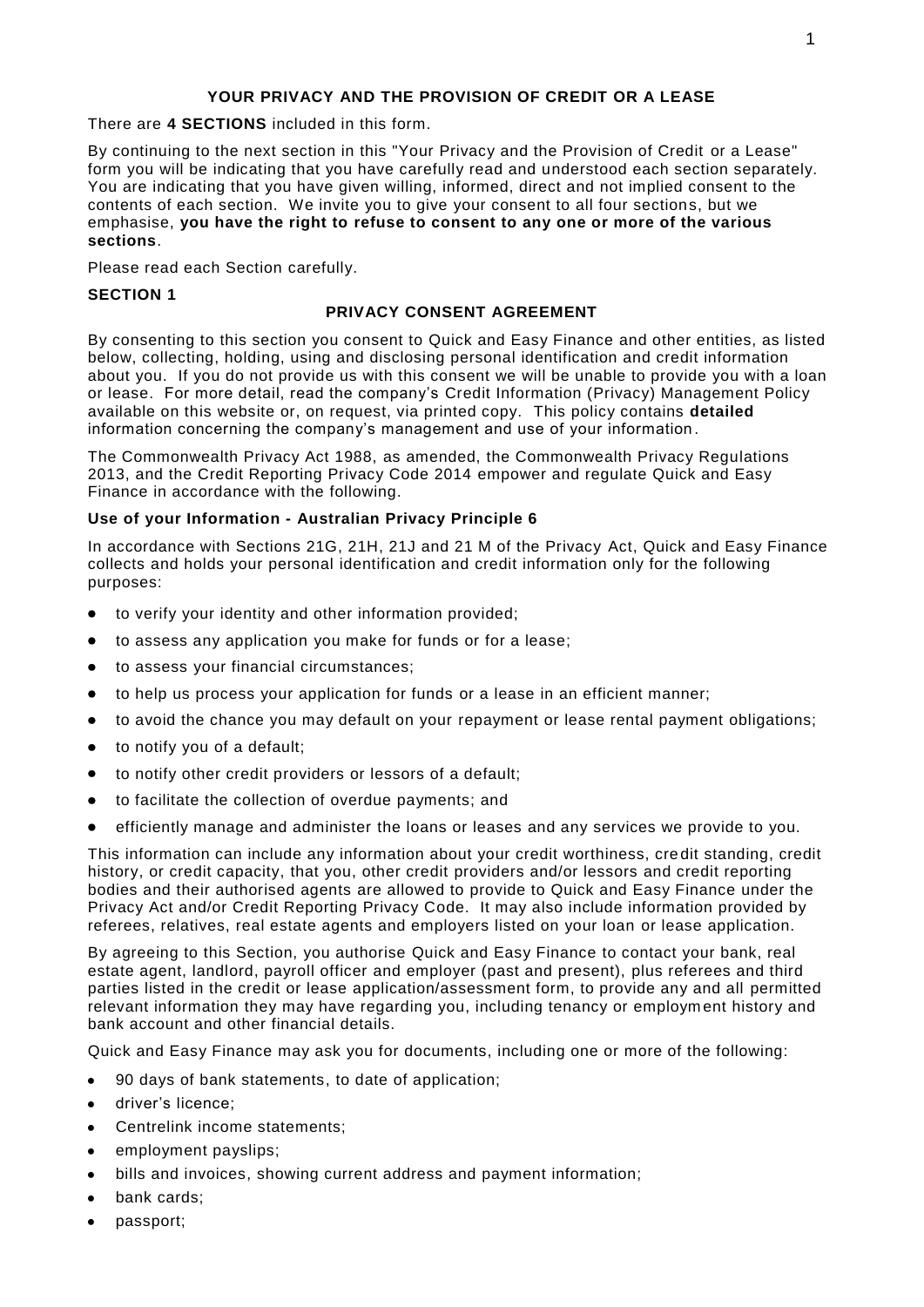- birth certificate;
- proof of age cards;

and the like.

This information is only accessed, as required, by Quick and Easy Finance' employees, representatives, professional advisers, contractors and other service providers, to facilitate the above purposes. Quick and Easy Finance will not sell, rent or trade your personal information.

Quick and Easy Finance reasonably assumes that any referral to third parties that you may nominate, in order that Quick and Easy Finance may obtain or verify your personal and other information, will have been with the agreement and knowledge of the third parties involved and that you will have made them aware of the purposes and use of such information, prior to Quick and Easy Finance contacting them.

## **Information disclosure to a credit reporting body**

In accordance with Section 21D of the Privacy Act, Quick and Easy Finance has chosen to continue with the lawful negative credit reporting (privacy) regime. By consenting to this section, you specifically agree that the company may provide information to Veda, a credit reporting body. This disclosure will be for the following purposes only:

- to obtain identity verification information;
- to obtain a consumer credit report about you, and/or
- to allow the credit reporting body to create or maintain a credit information file, containing information about you.

## **Your identity verification**

Quick and Easy Finance may verify your identity by attempting to match information you have provided with that held by a verification company and/or a credit reporting body. This task may involve the disclosure of your name, date of birth and address, to verify whether or not the personal identity information you have provided to Quick and Easy Finance matches information held by that third party.

If we are unable to verify your identity by the above means, the company will inform you, so that you might contact the verification company or credit reporting body to update your information they hold, or you may ask Quick and Easy Finance to attempt to verify your identity by alternate means.

## **Information disclosed to one or more credit reporting bodies**

The information disclosed to the credit reporting body is limited to (if applicable):

- identity particulars your name, sex, address (and previous two addresses), date of birth, name of employer and driver's licence number;
- your application for funds or a lease the fact that you have applied for funds and the amount, or for a lease;
- the fact that Quick and Easy Finance is a current credit provider, credit assistance provider, or lessor to you;
- the fact that your loan or lease has incurred overdue account status;
- the fact that your loan or lease has incurred default status; and
- information that, in the reasonable opinion of Quick and Easy Finance, you have committed a serious credit infringement (i.e. you have been fraudulent, or indicated an unwillingness to repay your loan or make lease rental payments).

#### **Information disclosure to other entities**

Under Part 111A of the Privacy Act, Quick and Easy Finance may disclose your personal information to:

- other credit providers or lessors;
- our external service providers and their agents who provide business services to us, on a confidential basis, only for the purpose of our business;
- the Financial Ombudsman Service Ltd, to which a complaint relating to a particular service we provide to you can be referred. Telephone: 1300 780 808, website: www.fos.org.au; and
- any court or tribunal as may be required by law.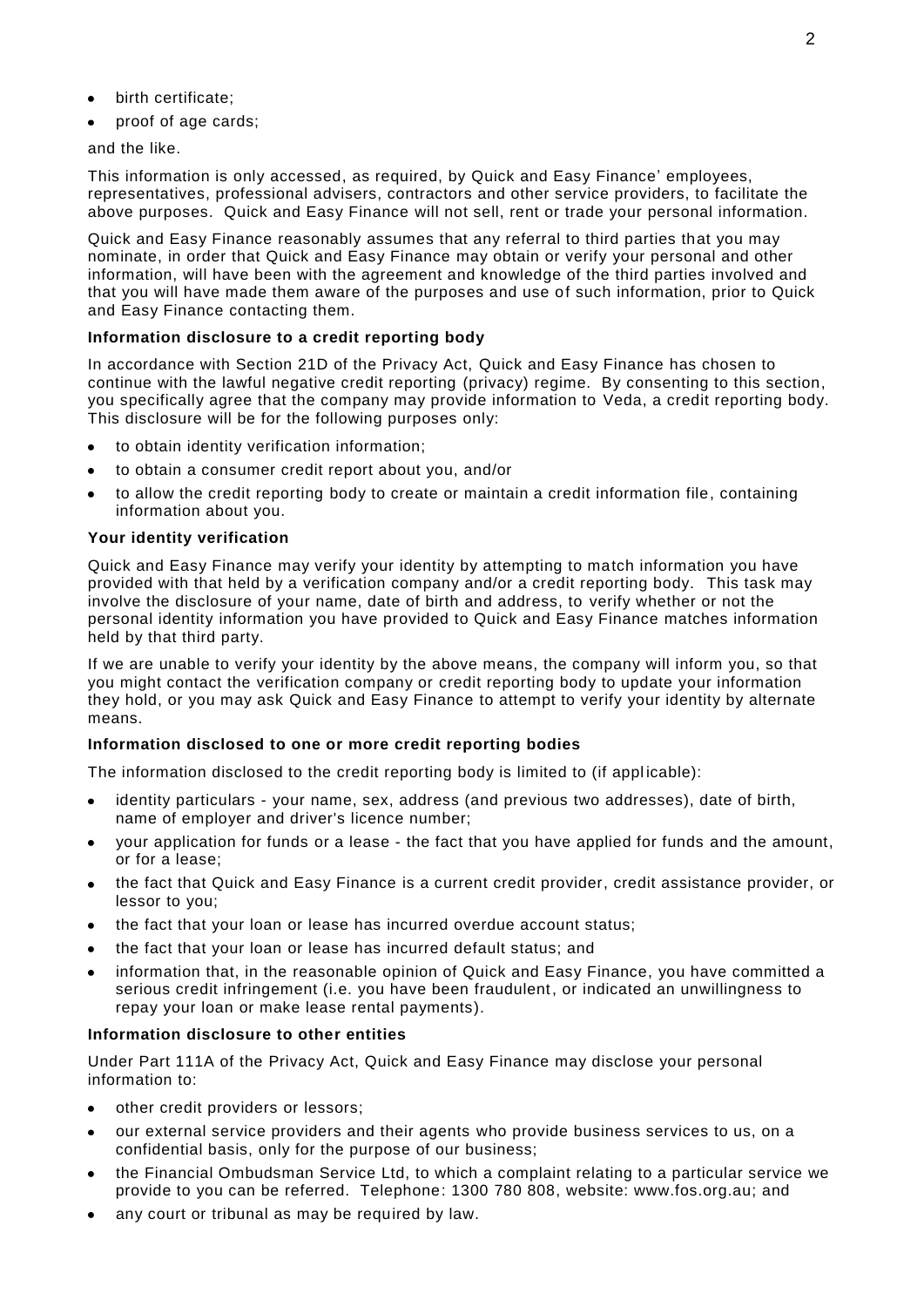Quick and Easy Finance may provide limited permitted information to real estate agents, employers, referees and other third party entities that you may have listed in the application/assessment form associated with your application for a loan or lease, for identity and/or credit information verification purposes.

The names and contact details of the other credit providers or lessors with whom we have shared information, if any, will be provided on request, as they vary from time to time and for t he particular consumer.

## **Period to which this understanding applies**

The information may collected or disclosed before, during, or after the term of the provision of funds or a lease.

## **Information disclosure in the event of a default of your payment obligations**

In the event of the creation of an overdue account and/or default of the payment conditions entered into in with Quick and Easy Finance, any information you have provided may be made available to personnel employed by solicitors and/or debt collection age ncies authorised by Quick and Easy Finance to assist in the process of recovery of the funds advanced or the overdue lease rental payment/s, plus all associated fees and charges (if any) and all relevant legal and reasonable administrative costs incurred.

## **Access to your personal information**

You may access your personal identification and credit information and request changes where relevant. You can apply to Quick and Easy Finance to obtain access to your personal information by contacting the Privacy Compliance Manager by email: george@qef.com.au, post to PO Box 677, Templestowe, VIC 3106, or fax no. 1300 550 070.

You can also apply to access the personal information Veda holds about you. They may be contacted on telephone no. 1300 762 207, or through www.mycreditfile.com.au.

## **Concerns and complaints**

If you have any privacy management concerns during the application process and/or loan or lease term, please contact Quick and Easy Finance's Privacy Compliance Manager. You also have a right to ask the relevant credit reporting body not to use your information for pre-screening credit or lease offers and/or not to use your information, if you believe that you have been a victim of fraud.

## **Commercial credit Information**

In order to assess an application for commercial funds, Quick and Easy Finance may obtain a report containing information about your commercial credit activities and/or credit worthiness from a credit reporting body. To the extent that any of this information could be regarded as personal, the provisions outlined in this section, in regard to personal information, apply.

## **DECLARATION BY CONSUMER**

I/we hereby declare that I/we have read the above and note and accept the rights of Quick and Easy Finance concerning the collection and use of my/our personal identification and credit information.

Please sign here:

## **SECTION 2**

## **Information Disclosure and Communications Under the SPAM Act 2003**

You are informed that Section 16 of the Spam Act provides that Quick and Easy Finance cannot communicate with you via a "commercial electronic message" (email, fax, SMS) without your consent. As you would expect, for speed and convenience, where possible and with your permission, Quick and Easy Finance would prefer to communicate with you using such electronic means.

Without your permission, written communications will have to be conveyed by Australia Post.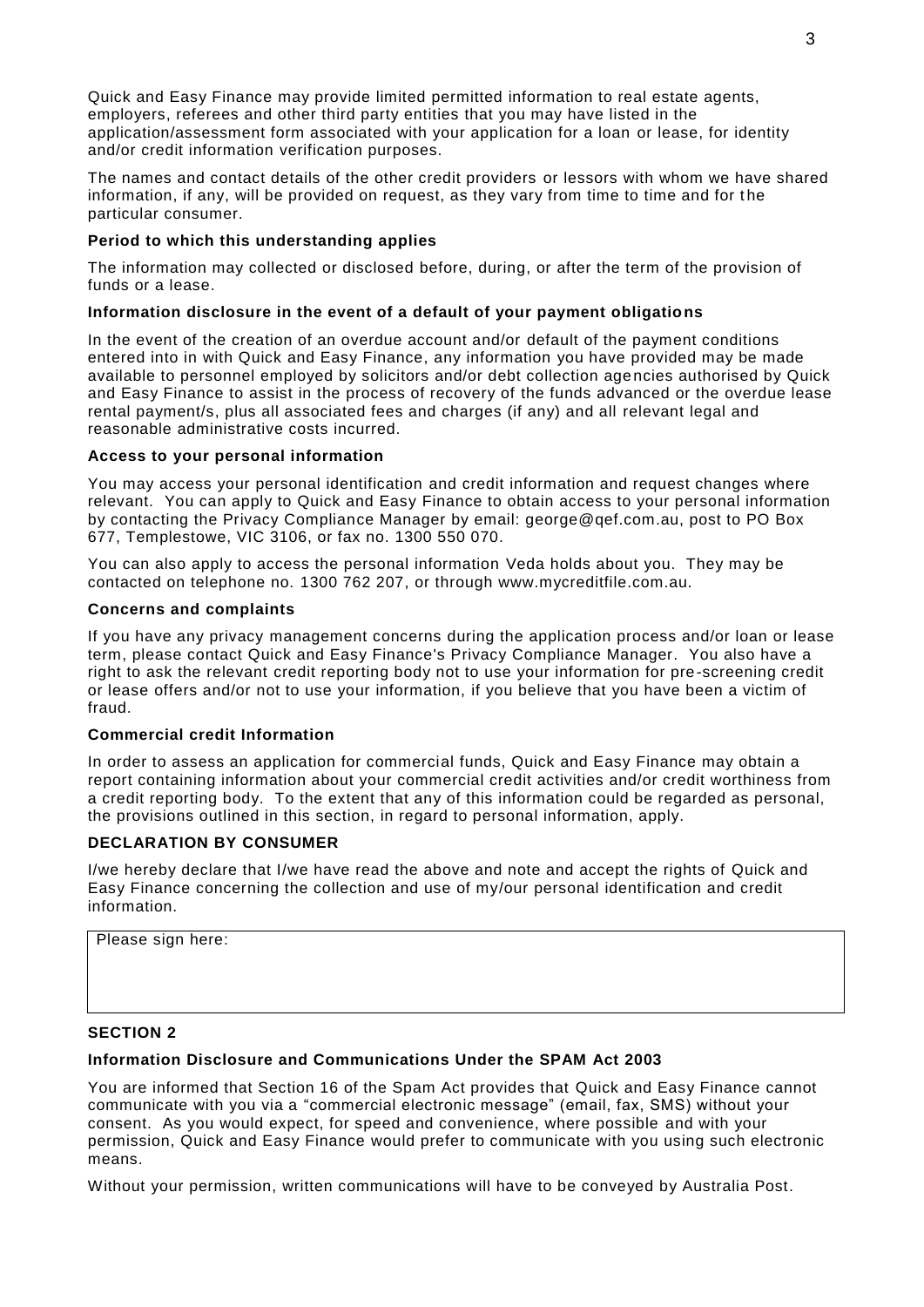#### **DECLARATION BY CONSUMER**

I/we hereby declare that I/we have read, understood and noted the above and hereby provide my/our express and informed consent for Quick and Easy Finance to communicate with me/us electronically, via email, fax and/or SMS as relevant, address details for which we have willingly provided for contractual and communications purposes.

Please sign here:

#### **SECTION 3**

#### **The Electronic Transactions Act 1999**

You are informed that the Electronic Transactions Act requires that, before Quick and Easy Finance can communicate with you electronically (email, fax, SMS), you also have to give permission under that Act for Quick and Easy Finance to communicate with you in that way.

We seek your permission to:

- 1. electronically format and send you the information that we are obliged to provide under the National Consumer Credit Protection Act 2009 and associated Regulations;
- 2. send you electronic messages, rather than providing paper copies.

You are informed that, in giving this permission, you are agreeing to:

- (a) use the relevant computer programs and have sufficient internet capacity to interact with Quick and Easy Finance's system;
- (b) regularly check your email Inbox and/or fax machine and/or SMS Inbox;
- (c) not blame Quick and Easy Finance if any properly sent electronic message does not reach you; and
- (d) notify Quick and Easy Finance of any changes to your electronic addresses, and absolve Quick and Easy Finance from any liability if you fail to do so.

We remind you that you can withdraw your permission for the above at any time, provided you give Quick and Easy Finance 24 hours' notice, confirming your current address and contact details.

#### **DECLARATION BY CONSUMER/S**

I/we hereby declare that I/we have read, understood and noted the above and hereby provide my/our express and informed consent for Quick and Easy Finance to communicate with me/us electronically, under the Electronic Transactions Act 1999 and associated Regulations.

Please sign here:

#### **SECTION 4**

#### **Information Disclosure Under the Commonwealth Anti-Money Laundering and Counter-Terrorism Legislation**

You are informed that, under the Anti-Money Laundering and Counter-Terrorism Financing Act 2006 (AML/CTF Act), there are provisions for the use of credit reporting information to assist in identity verification. By consenting to this section, you attest that Quick and Easy Finance has informed you of the following statutory provisions.

Under Section 35A(1), this can include the electronic provision of your name and/or address and/or date of birth, as you may have provided to us, to a credit reporting body. This information can and frequently has to be provided to credit reporting bodies by Quick and Easy Finance, for a matching process entailing comparison with personal information about you they already have on their files.

If there is no satisfactory match found and/or the level of verification which we must seek , as part of both our AML/CTF responsibilities and our mandatory credit or lease unsuitability/suitability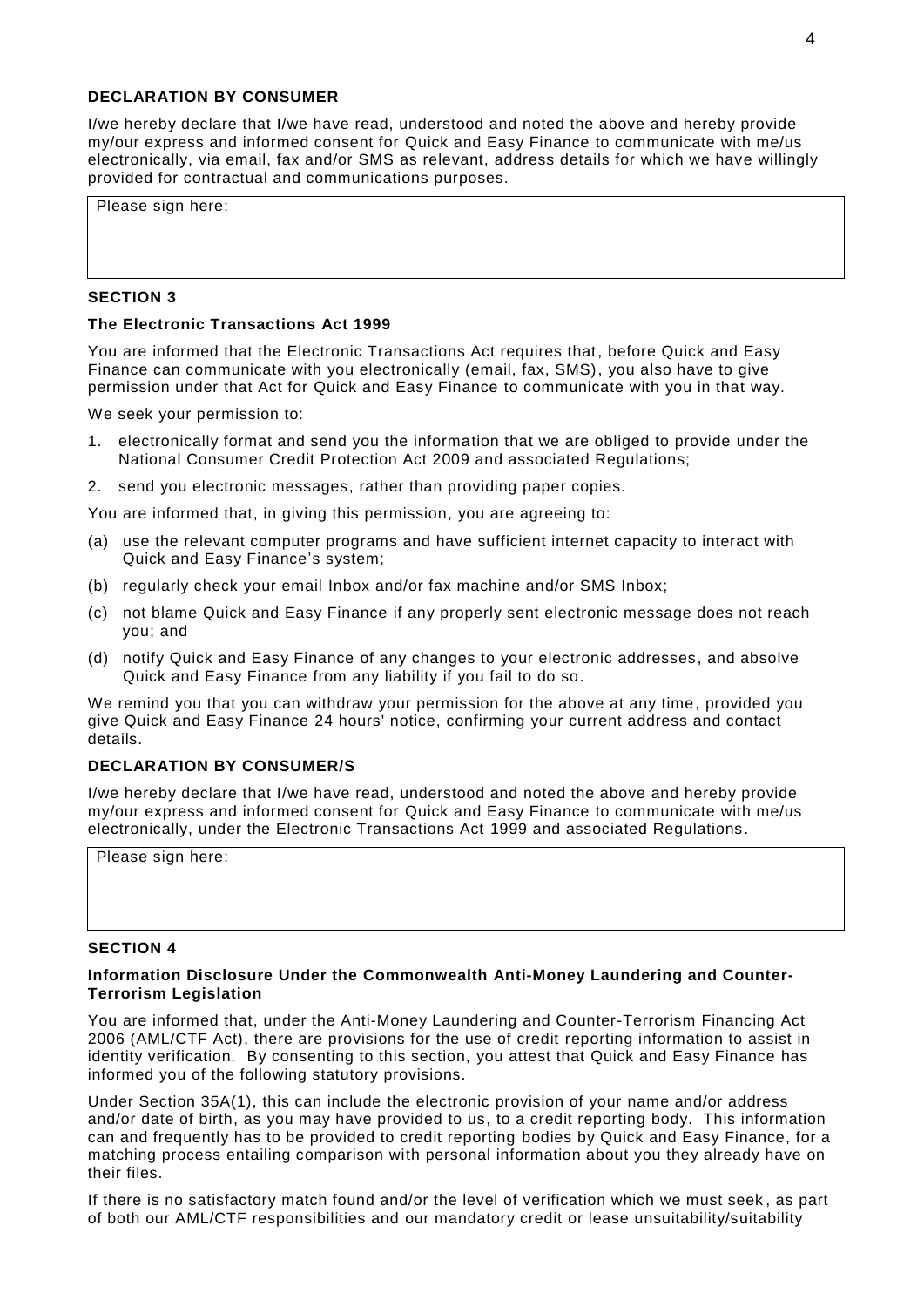assessment process under the National Consumer Credit Protection Act 2009 and associated Regulations, is not achieved, we must give you the opportunity to verify your identity by alternative means.

In these circumstances, if you choose not to attempt to verify your identity by contacting the credit reporting body yourself, or by alternative means, or your contact with the credit reporting body is unsuccessful, or we determine that the alternative has failed to provide adequate identity verification, we cannot give you a loan or lease. To do so would threaten our Australian Credit Licence.

Please note that we have to keep a record for 7 years, regarding which credit reporting body we contacted, the personal information we provided and the assessment with which we were supplied.

## **DECLARATION BY CONSUMER/S**

I/we hereby declare that I/we have read, understood and noted the above and hereby provide my/our express and informed consent to allow Quick and Easy Finance to undertake electronic or emailed verification of my/our identity.

Please sign here:

## **GENERAL DECLARATION**

I/we acknowledge and accept that the four sections of this document are part of a credit or lease application and loan or lease suitability assessment process and may also apply to the consequent loan or lease administration and/or collection facilitation.

Signature of consumer/s:

| Consumer 1                | Consumer 2                |
|---------------------------|---------------------------|
| Full Name (please print): | Full Name (please print): |
| Date of all signatures:   | Date of all signatures:   |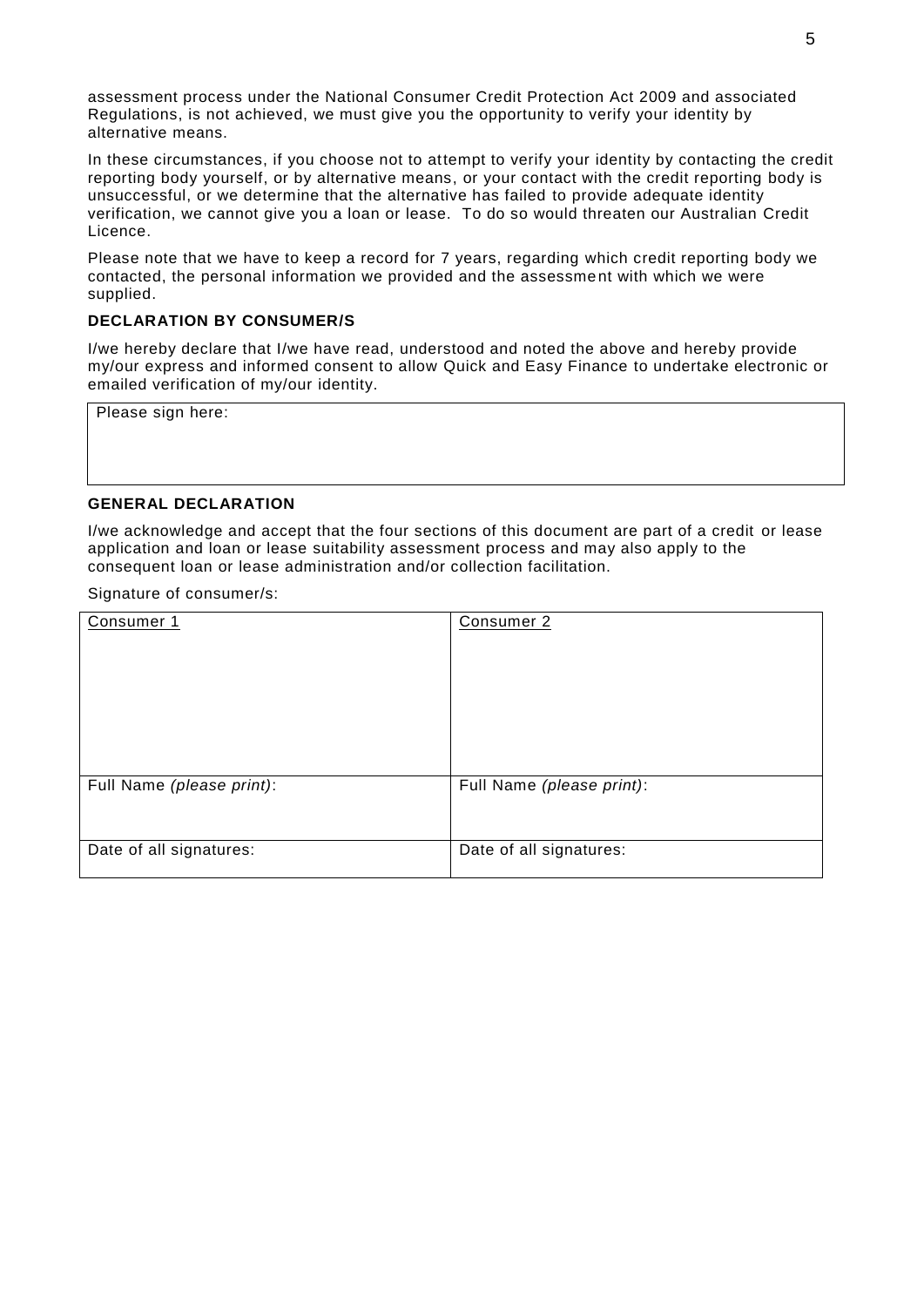# Quick and Easy Finance

## **QUALIFYING CRITERIA REQUIRED TO APPLY FOR A LOAN**

To qualify for a Quick and Easy Finance Loan you must:

- $\bullet$ Agree to sign our Payroll Deduction Authority or submit your company's in-house payroll deduction form instructing your employer to deduct the instalment from your salary and pay it directly to Quick and Easy Finance.
- Be employed in a Permanent or Contract position with your present employer (Conditions apply).  $\bullet$
- Be at least 21 years of age or wiser.
- Not allow the instalment to exceed 30% of your current net income.
- Expect to remain employed with your present employer for at least the duration of your Loan.  $\bullet$
- Not currently be either bankrupt or in administration.

## **SUPPORTING DOCUMENTS TO BE SUBMITTED WITH YOUR LOAN APPLICATION FORM**

**IMPORTANT:** Please submit the following Supporting Documents with your Loan Application Form. The Supporting Documents are required for verification and assessment purposes. The Supporting Documents required are:

#### **1. A copy of your Driver's Licence OR Proof of Age Card OR 18+ Card OR Passport.**

- $\circ$  Photo ID is essential. Speak to us if you don't have Photo ID;
- **2. A copy of your Medicare card.**
- **3. A copy of your last three pay slips.**
- **4. A copy of your last three months bank statement(s) into which your salary is paid.** 
	- $\circ$  Even if you don't keep your bank statements for record purposes, banks are happy to supply you with your most recent three months bank statement if you go to your branch and request it. If it is a joint bank account, you must be one of the Account Holders on the account. An Internet bank statement can be used with your application, but it must be accompanied by at least a cover page of a bank-issued bank statement with your name and address on it. The BSB Number and Account Number on both the Internet bank statement and the bank-issued statement must be the same.
- **5. A copy of two recent bills OR statements OR formal letters with your name and address on it. Only the front page with your name and address is required (no PO BOX please).**
	- o The following are examples of what is acceptable. Bills or Statements: telephone or mobile or electricity or gas or credit card or store card or retailer or cable / satellite TV or superannuation or rates notice etc. Formal letters: Centrelink or doctor or hospital or traffic department or solicitor / lawyer or employer etc.
- **6. A copy of your Vehicle Registration Certificate (if applicable).**
- **7. A copy of your Vehicle Insurance Certificate (if applicable).**

#### **I DECLARE**

I have read and accept the Privacy document and authorize Quick and Easy Finance to make the necessary enquiries, and to obtain and exchange the information referred to in this application.

I understand that Quick and Easy Finance may share information about me with related companies, and where this happens, it will remain confidential.

I understand that this application does not constitute an offer or acceptance of credit as defined in any legislation relating to the provision of credit.

I have been truthful with all the information I have provided and have not given false names or misrepresented any person in this application.

I acknowledge that Quick and Easy Finance will rely on information contained in this Loan Application Form, along with information obtained from a credit reporting agency, to make a decision as to whether to offer me a Loan. I further undertake to immediately notify Quick and Easy Finance of any changes in respect of my employment details, banking details or change of residential address.

I am not currently bankrupt or under administration.

I have assessed all my financial commitments and I am satisfied that should Quick and Easy Finance grant me a Loan, I will be in a position to make the necessary repayments. Furthermore, I will not hold Quick and Easy Finance liable for causing me to be over-indebted.

*BELOW FIND THE LOAN APPLICATION FORM. PLEASE FILL IT IN, SIGN IT AND EITHER FAX, EMAIL OR POST IT TO QUICK AND EASY FINANCE, ALONG WITH COPIES OF THE REQUIRED SUPPORTING DOCUMENTS IN ORDER FOR YOUR APPLICATION TO BE SPEEDILY ASSESSED.*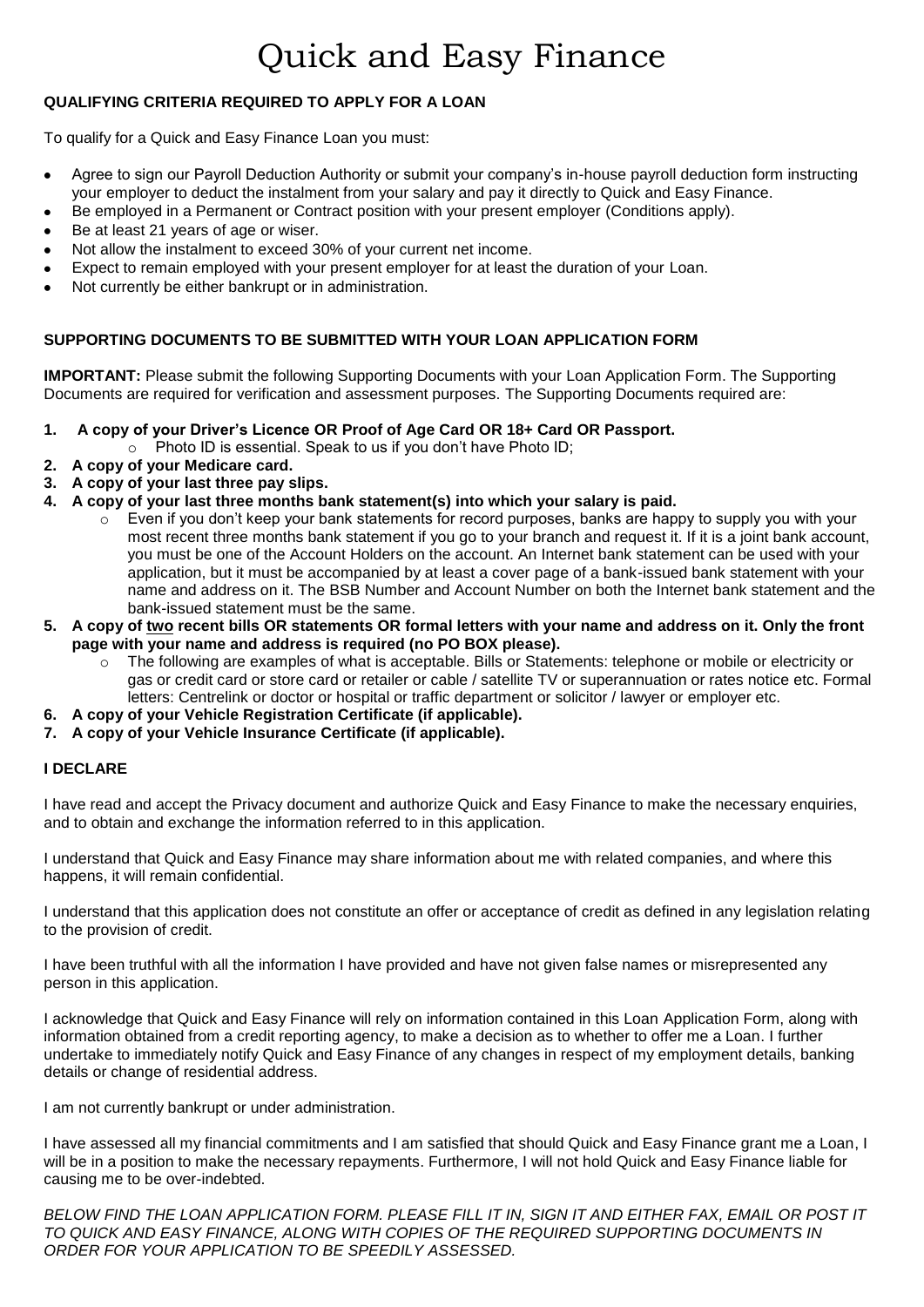| <b>LOAN APPLICATION FORM</b>                                                                                                                                                               |  |  |  |  |
|--------------------------------------------------------------------------------------------------------------------------------------------------------------------------------------------|--|--|--|--|
| <b>LOAN DETAILS</b>                                                                                                                                                                        |  |  |  |  |
| $\frac{1}{2}$<br>Months<br>Term required<br>Amount requested<br>(choose from 3 - 36 months to pay back loan)                                                                               |  |  |  |  |
| $\frac{3}{2}$<br>F<br>W<br>M<br>Approximate instalment<br>Instalment paid<br>(please tick)<br>(Use Loan Calculator on web site to determine the Weekly, Fortnightly or Monthly instalment) |  |  |  |  |
| Reason for loan                                                                                                                                                                            |  |  |  |  |
| Y<br>Does your employer agree to make the Payroll Deduction? (please tick)<br>N                                                                                                            |  |  |  |  |
| PERSONAL DETAILS                                                                                                                                                                           |  |  |  |  |
| Other<br>Australian<br>Mr<br>Mrs<br>Ms<br><b>Permanent Resident</b><br>Title<br>Nationality<br>(please tick)<br>(please tick)<br>Other                                                     |  |  |  |  |
| M<br>F<br>Gender (please tick)<br>Surname                                                                                                                                                  |  |  |  |  |
| Date of birth<br>Given names                                                                                                                                                               |  |  |  |  |
| Driver Licence No.<br>State licence issued                                                                                                                                                 |  |  |  |  |
| Widowed<br>Single<br>Married<br>De facto<br><b>Divorced</b><br>Marital status (please tick)                                                                                                |  |  |  |  |
| Number of dependents at home                                                                                                                                                               |  |  |  |  |
| <b>Residential address</b>                                                                                                                                                                 |  |  |  |  |
| Post code                                                                                                                                                                                  |  |  |  |  |
| Postal address                                                                                                                                                                             |  |  |  |  |
| Post code                                                                                                                                                                                  |  |  |  |  |
| Date first resident at this address (month and year)                                                                                                                                       |  |  |  |  |
| Tenant<br>Owner<br><b>Boarder</b><br>Live with parents<br>Are you the? (please tick)                                                                                                       |  |  |  |  |
| Mobile<br>Telephone: Home                                                                                                                                                                  |  |  |  |  |
| Previous address if less than 2 years at current address                                                                                                                                   |  |  |  |  |
|                                                                                                                                                                                            |  |  |  |  |
| Email address (private)                                                                                                                                                                    |  |  |  |  |
| Email address (work)                                                                                                                                                                       |  |  |  |  |
| Y<br>If your loan requires security, do you own a registered car that is paid off? (please tick)<br>N                                                                                      |  |  |  |  |
| Is any company taking you to court currently for unpaid / unsettled debt? (please tick)<br>Υ<br>N                                                                                          |  |  |  |  |
| Are you aware of any defaults or judgements on your credit record? (please tick)<br>Υ<br>N                                                                                                 |  |  |  |  |
| Have you ever been declared bankrupt?<br>N<br>Y<br>If YES, when were you discharged?<br>(please tick)<br>(month and year)                                                                  |  |  |  |  |
| <b>EMPLOYMENT DETAILS</b>                                                                                                                                                                  |  |  |  |  |
| Employee No.<br>Employer                                                                                                                                                                   |  |  |  |  |
| Work address                                                                                                                                                                               |  |  |  |  |
| Tel: Work<br>Tel: Pay Office (if known)                                                                                                                                                    |  |  |  |  |
| Permanent<br>Casual<br>Contract<br>Position<br>Occupation<br>(please tick)                                                                                                                 |  |  |  |  |